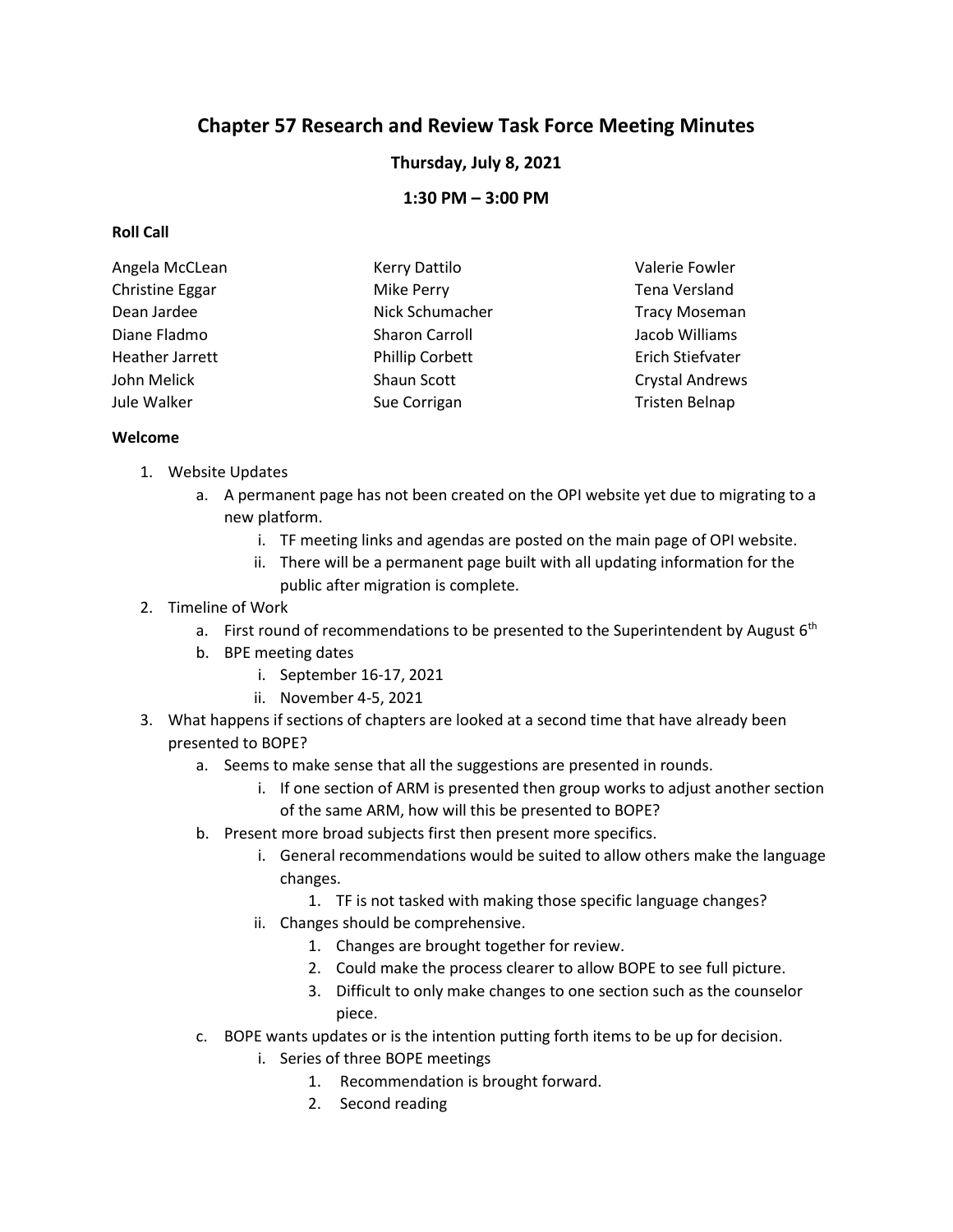- 3. Voting on overall chapter
- d. Has there been a mix?
	- i. We think (x) in these rules need to be changed
	- ii. And we think this needs to be changes
	- iii. Example of Reciprocity
		- 1. The word reciprocity is never used in ch57
		- 2. If the TF decided to add language around reciprocity
			- a. New section would need.
			- b. Group feels that the whole chapter would then need to be looked at.
- 4. CISPAC has the opportunity to review suggested revisions as well as BOPE.

#### **Review Norms and Expectations**

- 1. How We Communicate in Zoom
	- a. Use the chat
	- b. Raise your hand electronically
	- c. Microphone muted
	- d. Make sure your name shows correctly
- 2. Moving the process forward
	- a. Come to consensus
		- i. Super majority (>60%)

#### **C2A Subcommittee**

- 1. 10.57.417 CLASS 3 ADMINISTRATIVE LICENSE K-12 PRINICPAL ENDORSEMENT
	- a. (c) a minimum of three years of teaching or school counseling experience with a standard, unrestricted license;
	- b. Reservations about the addition of "or school counseling"
		- i. C2A Subcommittee discussion was around teaching experience for counselors.
		- ii. Just because they are eligible for license, does not mean they will be hired for the job.
		- iii. Important to maintain local control and flexibility in who to hire for a position.
			- 1. Addition of "or school counseling" allows flexibility.
				- a. Do not want to create more roadblocks for eligible counselors to advance.
		- iv. Creating more criteria will make a more complicated process.
			- 1. For Licensing team within OPI
			- 2. A more complicated process wont benefit MT needs.
		- v. Counselors do have experiences that regular classroom teachers do not which are important to school leadership especially at the middle and high school level.
			- 1. those are:
				- a. knowledge of scheduling,
				- b. conflict resolution and student discipline support,
				- c. data collection and school-wide assessments,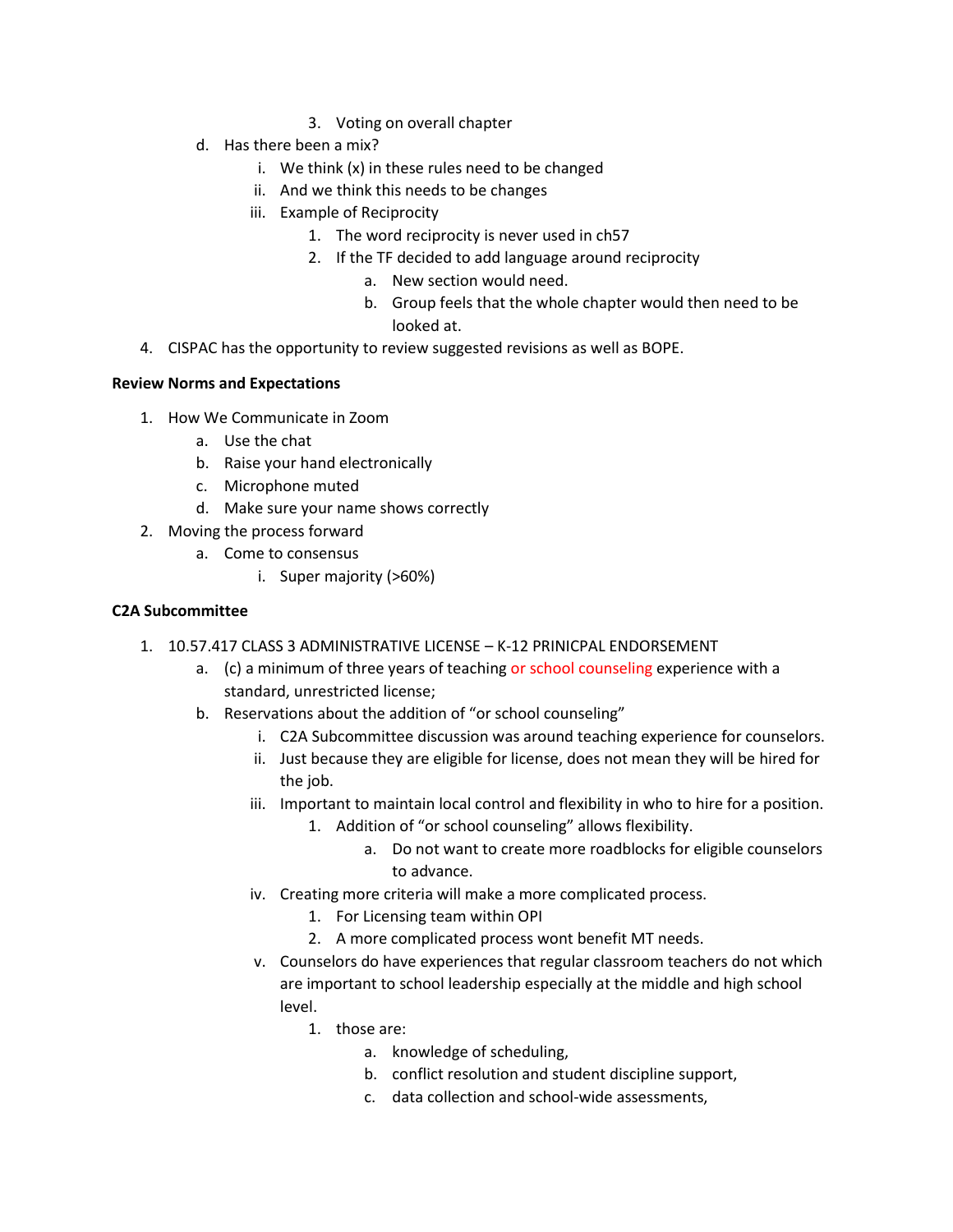- d. meeting with parents in difficult situations,
- e. teaching a wide-ranging counseling curriculum,
- f. and much more participation in special education meetings.
- c. (d) completion of three semester credits of college courses in Montana school law, including special education law, and
	- i. Are three semester credits are necessary in licensure.
		- 1. Or creating a system of requirements.
	- ii. From out of State of Montana
		- 1. Required to take these semester courses.
		- 2. They have already taken these due to federal rules.
			- a. In Special education law.
- 2. 10.57.413 CLASS 3 ADMINISTRATIVE LICENSE
	- a. (3) to obtain a Class 3 administrative license, except pursuant to ARM 10.57.419, an applicant must be eligible for an appropriately endorsed Class 1, 2, or 5 teaching license or Class 6 School Counseling license to work in the school(s) in which the applicant with an administrator would supervise and qualify as set form in ARM 10.57.414 through 10.57.418.
- 3. 10.57.414 CLASS 3 ADMINISTRATIVE LICENSE SUPERINTENDENT ENDORSEMENT
	- a. (d) a minimum of three years of experience as an appropriately licensed teacher or school counselor;
- 4. 10.57.415 CLASS 3 ADMINISTRATIVE LICENSE ELEMENTARY PRINIPAL ENDORSEMENT
	- a. (a) a minimum of three years of teaching or school counseling experience with a standard, unrestricted license at the elementary level
- 5. 10.57.416 CLASS 3 ADMINISTRATIVE LICENSE SECONDARY PRINICIPAL ENDORSEMENT
	- a. (a) a minimum of three years of teaching or school counseling experience with a standard, unrestricted license at the secondary level;
- 6. Final Revisions
	- a. Regarding School counselors' revisions.
	- b. No vote taken based on Facilitator's judgment.
		- i. Consensus has been reached.

#### **Reciprocity**

- 1. Research and Data: conducted by Region 17 Comprehensive center
- 2. Current licensure Context in Montana
	- a. 1970s legislation passed allowing MT Superintendent of Public Instruction to enter into reciprocity agreements with other states.
	- b. MT established interstate agreements with ID, SD, and UT for full reciprocity
	- c. 2002 MT ended existing agreements due to concerns of lax standards for teacher quality.
	- d. Has not pursued any such agreement since.
- 3. Report Summary
- 4. Emergency Authorizations
	- a. Some Montana licensure requirements may deter out-of-state educators from obtaining credentials to work in Montana Schools.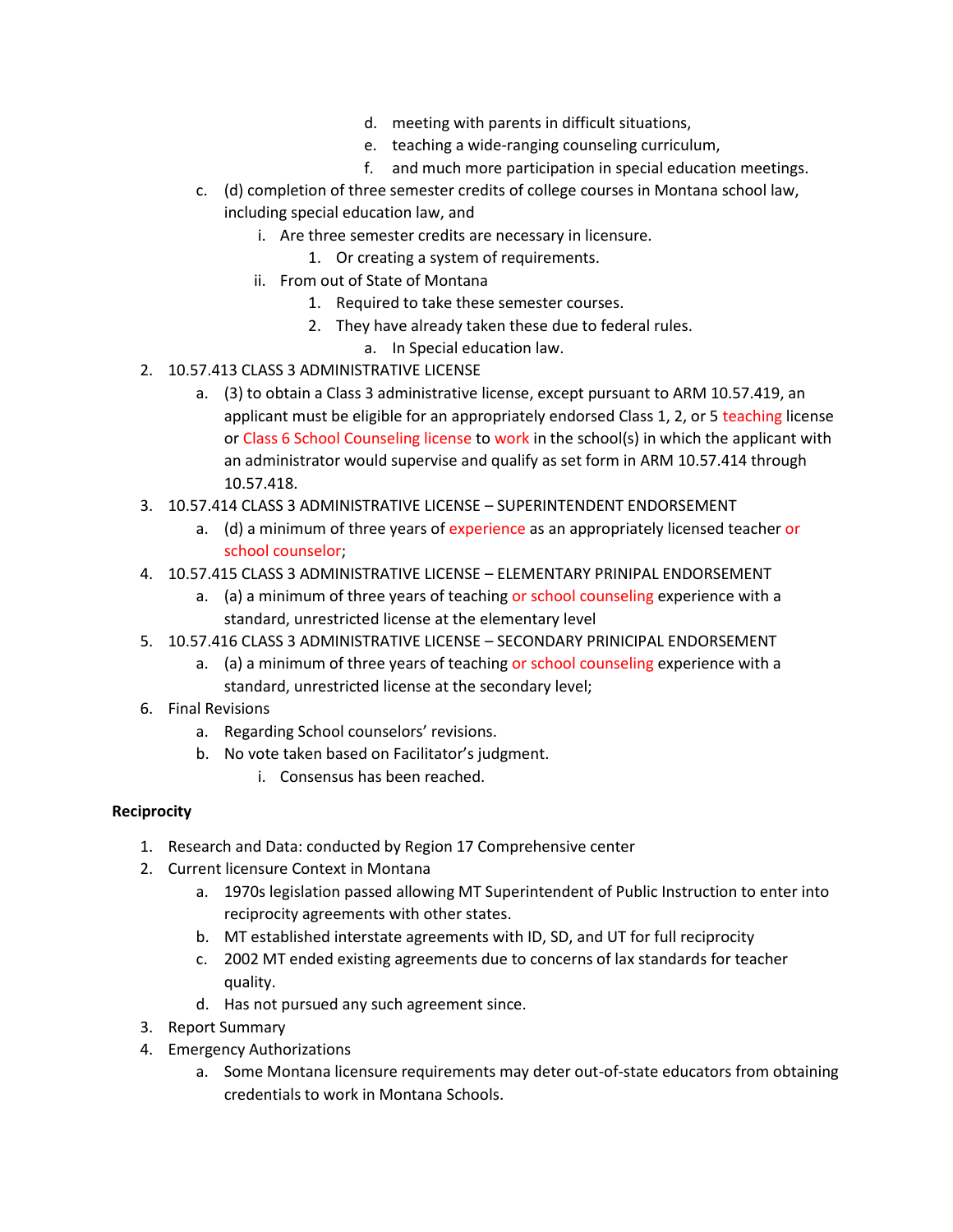- b. 118 Emergency Authorization of Employment were issued from January 1, 2020 December 15, 2020.
- 5. Out of state applicants
	- a. PRAXIS
	- b. Years of experience
	- c. Denial letters
- 6. Specific revision suggestions from Research (Areas there could be the possibility for adjustment)
	- a. Reduce recency requirements and offer test-out options in lieu of additional coursework or credit requirements.
	- b. Reduce required years of experience and refine required evidence of effectiveness (e.g., use of objective evaluative measures rather than employer recommendations)
	- c. Expand licensure eligibility for candidates with advanced credentials.
	- d. Treat traditional and alternative educator preparation more equally for licensure purposes.
	- e. Revise or allow more flexibility within licensure endorsement areas.
	- f. Examine the use of emergency authorizations of employment and consider ways to move towards licensure.
- 7. How many students that are completing EPP are staying in MT?
	- a. Data shows that out of state teachers, that have taught in MT, leave MT again.
		- i. There is a pipeline to help distribute teachers to where they are needed.
	- b. Administrators are seeing interest from out of state.
		- i. Requirements are too difficult that individuals give up looking for employment.
	- c. Salaries and high health coverage costs can be limiting in recruiting and retention.
		- i. Especially on the borders of ND and WY
	- d. What is the real crux of the problem?
		- i. By trying to fix these situations and accidentally create another problem by doing so.
	- e. Unaware of all the wonderful places to teach in MT.
		- i. Getting our student teachers off of campus to more realistic areas
			- 1. There are real kids that need great teachers.
			- 2. Very welcoming communities
				- a. Small towns with:
					- i. Book club
					- ii. Tech club
					- b. Broadus
					- c. Northeast corner of MT
					- d. Central MT
					- e. Lewistown area
		- ii. Help students envision, not just talking where jobs are, but what it would be like to be in MT.
		- iii. Data that shows there are large number of licenses.
			- 1. Some areas MT is not producing enough licenses.
				- a. Special education
				- b. The sciences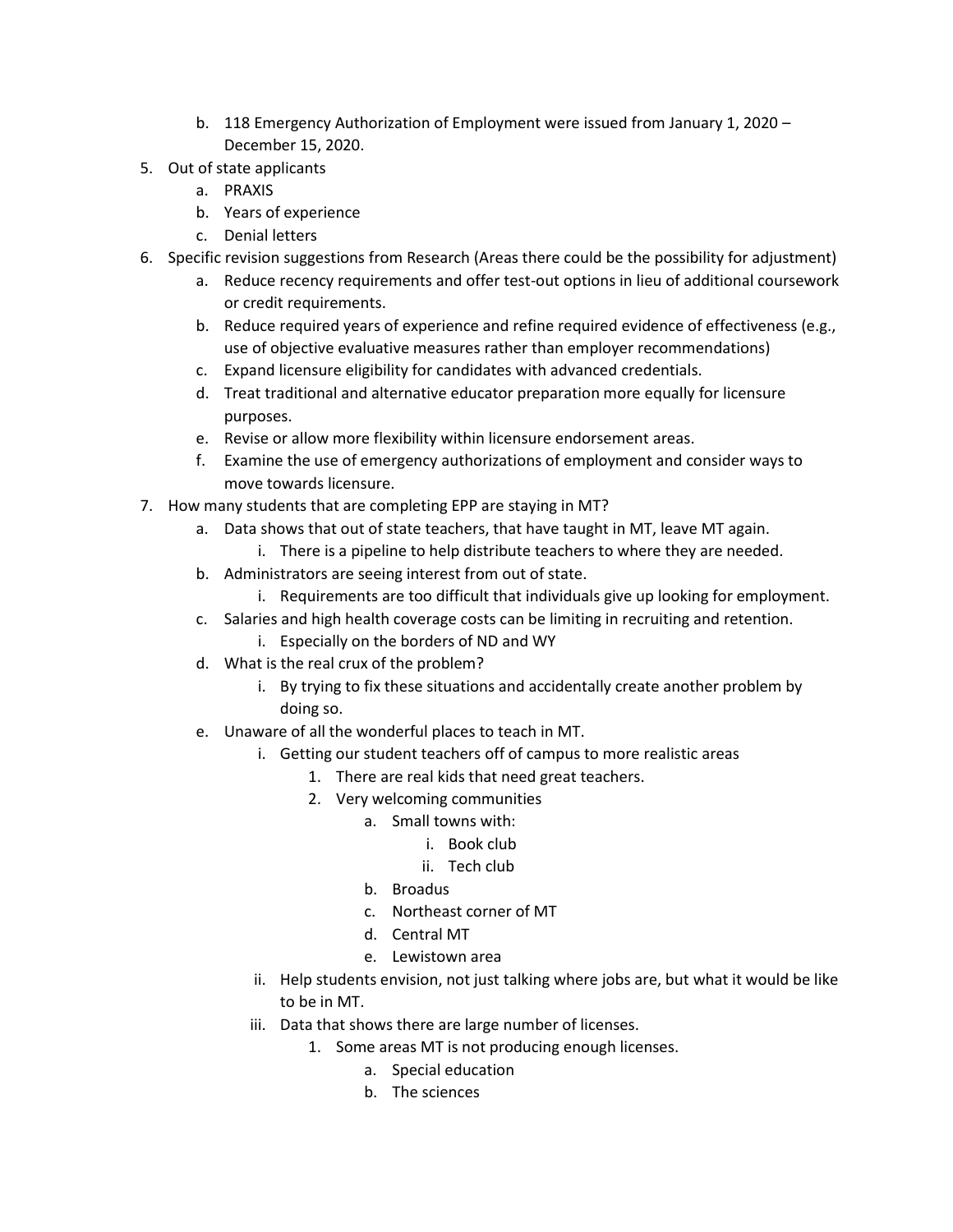- c. Math
- iv. What is really detouring out of state students?
	- 1. What is their roadblock?
	- 2. How to we help get them in MT?
- f. Survey sent out to 600 applicants with pending applications.
	- i. Research is available.
		- 1. Issues around the Montana State Educator Information System (MSEIS)
		- 2. Other trends that were barriers for applicants in their perspective.
- g. Family I speak to have all gone to Alaska.
	- i. It is all about salary AND health coverage.
	- ii. And contributions to retirement. Back to local control.
- h. In a rural district we had no applicants for our open 7-12 math position last year, this unfortunately is only one example.
	- i. We need to really consider doing as much as possible to tear down barriers for licensure for teachers.
- i. recruitment within Montana and even MT high schools must be a part of solution to teacher placement and retention issues.
	- i. Sometimes out of state folks come to the state for a year and then return to their prior place of residence.
- j. Do we know where educators from out of state are employed?
	- i. Are they filling more rural positions in hard to staff schools, or are they employed more in the larger districts?
- k. The shortage may not be a pipeline issue.
	- i. More of a distribution issue.
- l. Teacher shortage in MT:<https://files.eric.ed.gov/fulltext/ED598943.pdf>
- m. Many larger districts in the past hired from out of state.
	- i. In recent years that are larger districts have been hiring from a pool of experienced Montana superintendents.
- n. How does the Interstate agreement fit into this discussion?
- 8. When we think of reciprocity
	- a. Bring in more teachers from out of state?
		- i. Make it easier for them?
		- ii. Something specifically that is blocking them from coming in?
	- b. To what extent the ARMs are roadblocks
- 9. Define Reciprocity
	- a. If you are licensed in one state, you're almost automatically licensed in MT.
		- i. To reduce friction in the system.
		- ii. Not that an individual is automatically approved but to remove the unusual restrictions to allow for smooth licensure.
	- b. To define: Full reciprocity with full access to be licensed in Montana.
	- c. A smaller portion of reciprocity: to create less friction in becoming licensed in Montana.

## **Next Steps**

1. Big Bucket(s) Subcommittees